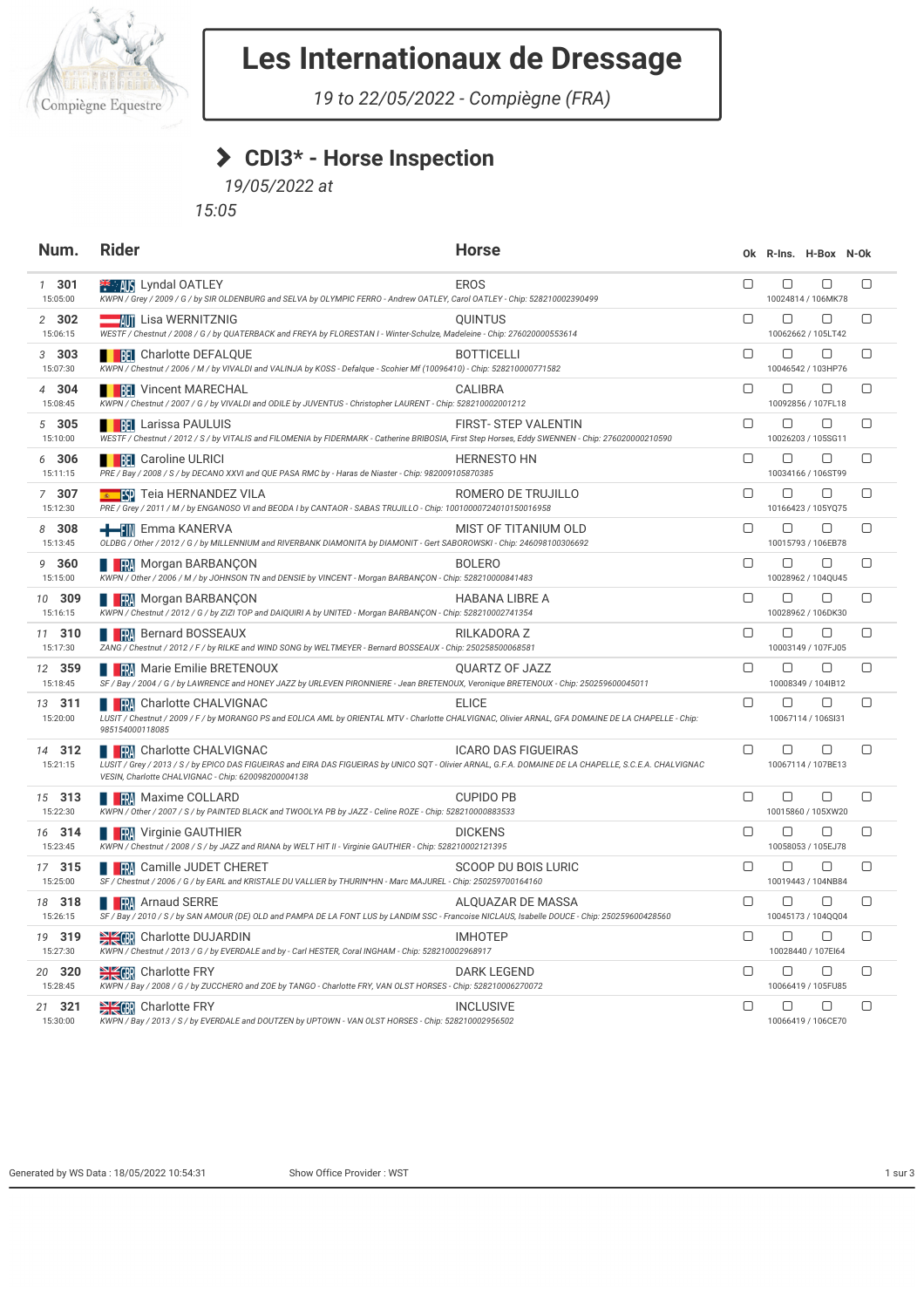

# **Les Internationaux de Dressage**

*19 to 22/05/2022 - Compiègne (FRA)*

#### **CDI3\* - Horse Inspection**

*19/05/2022 at*

*15:05*

| Num.                      | <b>Rider</b>                                                                                                                                                                      | <b>Horse</b>             |        |        | Ok R-Ins. H-Box N-Ok         |        |
|---------------------------|-----------------------------------------------------------------------------------------------------------------------------------------------------------------------------------|--------------------------|--------|--------|------------------------------|--------|
| 22 322<br>15:31:15        | <b>SKOR</b> Gareth HUGHES<br>KWPN / Other / 2006 / F / by TRENTO B and TROLINCA by ROYAL DANCE - Julia HORNIG, Gareth HUGHES, Rebecca HUGHES, Ruby HUGHES - Chip: 528210000842766 | <b>CLASSIC BRIOLINCA</b> | $\Box$ | 0      | $\Box$<br>10029550 / 104HK07 | $\Box$ |
| 23 324<br>15:32:30        | <b>Example 21 Theodora LIVANOS</b><br>OLDBG / Bay / 2007 / G / by DIMAGGIO and FENEA by SANTANDER H - Theodora LIVANOS, Emile FAURIE - Chip: 276020000436627                      | DONO DI MAGGIO OLD       | $\Box$ | 0      | О<br>10102883 / 104QJ17      | $\Box$ |
| 24 <b>325</b><br>15:33:45 | <b>NEXT Abigail LYLE</b><br>HANN / Bay / 2011 / G / by FABREGAS and DAVINA by - Fenella QUINN - Chip: 276020000052696                                                             | FARRELL                  | $\Box$ | О      | О<br>10108512 / 106MN95      | $\Box$ |
| 25 326<br>15:35:00        | <b>NEXT Abigail LYLE</b><br>KWPN / Bay / 2011 / G / by ROUSSEAU and VALENZA by - Abigail LYLE - Chip: 528210002642851                                                             | <b>GIRALDO</b>           | $\Box$ | □      | 0<br>10108512 / 1050Y04      | $\Box$ |
| 26 327<br>15:36:15        | <b>NEXT</b> Fenella QUINN<br>KWPN / Black / 2007 / G / by JOHNSON TN and OBELISK by - Fenella QUINN - Chip: 981100000570443                                                       | <b>CREATZO</b>           | $\Box$ | □      | 0<br>10195266 / 106MD41      | $\Box$ |
| 27 328<br>15:37:30        | <b>NEXT Dane RAWLINS</b><br>WESTF / Bay / 2009 / G / by EHRENMANN and SHIRLEY by - Greg POWELL, Anne - Marie RAWLINS, Dane RAWLINS, Maureen RAWLINS - Chip: 981000004069947       | <b>ESPOIRE</b>           | $\Box$ | O      | О<br>10023774 / 104VF13      | $\Box$ |
| 28 329<br>15:38:45        | <b>NE DIA Silvia RIZZO</b><br>HANN / Black / 2006 / G / by DON CRUSADOR and RONJA by ROTSPON - D.C.A.H. Costongs-Klerx - Chip: 528210002397610                                    | <b>DUCATI</b>            | $\Box$ | □      | 0<br>10024915 / 105CW41      | 0      |
| 29 330<br>15:40:00        | ● IM Shingo HAYASHI<br>HANN / Bay / 2009 / G / by FLORESTAN I and CHIARA by CONTENDRO I - Tsunehiro SHIMODA - Chip: 276020000704231                                               | FERNANDO 697             | $\Box$ | 0      | 0<br>10021437 / 106P098      | $\Box$ |
| 30 331<br>15:41:15        | ● IM Shingo HAYASHI<br>HANN / Bay / 2005 / G / by SANDRO HIT and BONNIE by BRENTANO II - Tsunehiro SHIMODA - Chip: 276020000435411                                                | SCOLARI <sub>4</sub>     | $\Box$ | $\Box$ | $\Box$<br>10021437 / 104UB54 | $\Box$ |
| 31 332<br>15:42:30        | ● IM Ryunosuke KURODA<br>KWPN / Chestnut / 2006 / F / by SERANO GOLD and MELI-MELO by RUBINSTEIN 46 - Ryunosuke KURODA - Chip: 528210000847057                                    | BELLATRE D.E.S.          | $\Box$ | О      | О<br>10121034 / 105XN41      | $\Box$ |
| 32 333<br>15:43:45        | <b>IN</b> Kazuki SADO<br>HANN / Chestnut / 2006 / G / by BREITLING W and HIGHLIGHT by HITCHCOCK - Japan Racing Association - Chip: 981000004916069                                | <b>BAROLO</b>            | $\Box$ | □      | 0<br>10047493 / 103ZS69      | $\Box$ |
| 33 334<br>15:45:00        | <b>I</b> Monica BURSSENS<br>OLDBG / Bay / 2008 / F / by and by - PATRICK & MONICA BURSSENS - Chip: 981020011222925                                                                | <b>ELFENTANZ</b>         | $\Box$ | □      | 0<br>10034211 / 105N096      | $\Box$ |
| 34 335<br>15:46:15        | <b>EXAMPLE ADDED</b> Adelinde CORNELISSEN<br>KWPN / Other / 2005 / S / by UNDIGO and RANIRMA by METALL - A. van Manen & A. Cornelissen - Chip: 528210000704021                    | <b>AOIEDO</b>            | $\Box$ | □      | 0<br>10034410 / 104NY44      | $\Box$ |
| 35 336<br>15:47:30        | <b>WE MIT MITTED AT A MITTLOX</b><br>OLDBG / Chestnut / 2007 / G / by SIR DONNERHALL and DIE MINELLI by DIAMOND HIT - Nico Witlox Onroerend Goed - Chip: 276098102199000          | <b>SIEBENSTEIN</b>       | $\Box$ | О      | 0<br>10046245 / 107QZ36      | $\Box$ |
| 36 337<br>15:48:45        | <b>NEWS Denise NEKEMAN</b><br>KWPN / Bay / 2006 / S / by JOHNSON TN and VOLMIE by QUATTRO - B. NEKEMAN, L F NEKEMAN - Chip: 528210000831571                                       | <b>BOSTON STH</b>        | $\Box$ | $\Box$ | 0<br>10035555 / 103IB40      | $\Box$ |
| 37 338<br>15:50:00        | <b>NE</b> Jeanine NEKEMAN<br>KWPN / Chestnut / 2010 / G / by APACHE and VIVALDI by JAZZ - L. Nekeman & B. Nekeman-Alteveer - Chip: 528210002515153                                | <b>FERRARI</b>           | $\Box$ | $\Box$ | 0<br>10054099 / 105HH79      | $\Box$ |
| 38 339<br>15:51:15        | <b>WID</b> Karen NIJVELT<br>KWPN / Black / 2008 / G / by MAESTRO and SANNELIENTJE by I.P.S. GRIBALDI - Stal Belvedere - Chip: 528210000851157                                     | <b>DARWIN</b>            | $\Box$ | О      | О<br>10000030 / 104AN64      | $\Box$ |
| - 340<br>39<br>15:52:30   | <b>NEW SEPTEMBER 18 KARENA KELLET</b><br>KWPN / Black / 2009 / G / by JAZZ and WHISPER D by RHODIUM - N.G.C. Leenaars - Chip: 528210002425033                                     | <b>ELYSIAS</b>           | $\Box$ | □      | 0<br>10000030 / 104VP36      | $\Box$ |
| 40 341<br>15:53:45        | <b>WED</b> Geert Jan RAATELAND<br>KWPN / Bay / 2008 / M / by PAINTED BLACK and ODETTE by CHRONOS - G.J. Raateland - Chip: 528210002133203                                         | <b>DON BRAVOUR</b>       | $\Box$ | 0      | 0<br>10024994 / 105KX75      | $\Box$ |
| 41 343<br>15:55:00        | <del>*</del> Melissa GALLOWAY<br>NZWB / Chestnut / 2010 / G / by JOHNSON TN and MISS POMPEII XX by POMPEII XX - Melissa GALLOWAY - Chip: 953010002176278                          | WINDERMERE J'OBEI W      | $\Box$ | □      | 0<br>10166024 / 106CA83      | $\Box$ |
| 42 344<br>15:56:15        | <b>Diana AL SHAER</b><br>PSH / Bay / 2008 / F / by RUBIN CORTES (DE) OLD and QUARACAS DE LA FONT LUS by MAESTRO JGB - Diana AL SHAER - Chip: 276020000648289                      | UNAZALEE DE MASSA        | $\Box$ | 0      | 0<br>10029500 / 103U004      | $\Box$ |